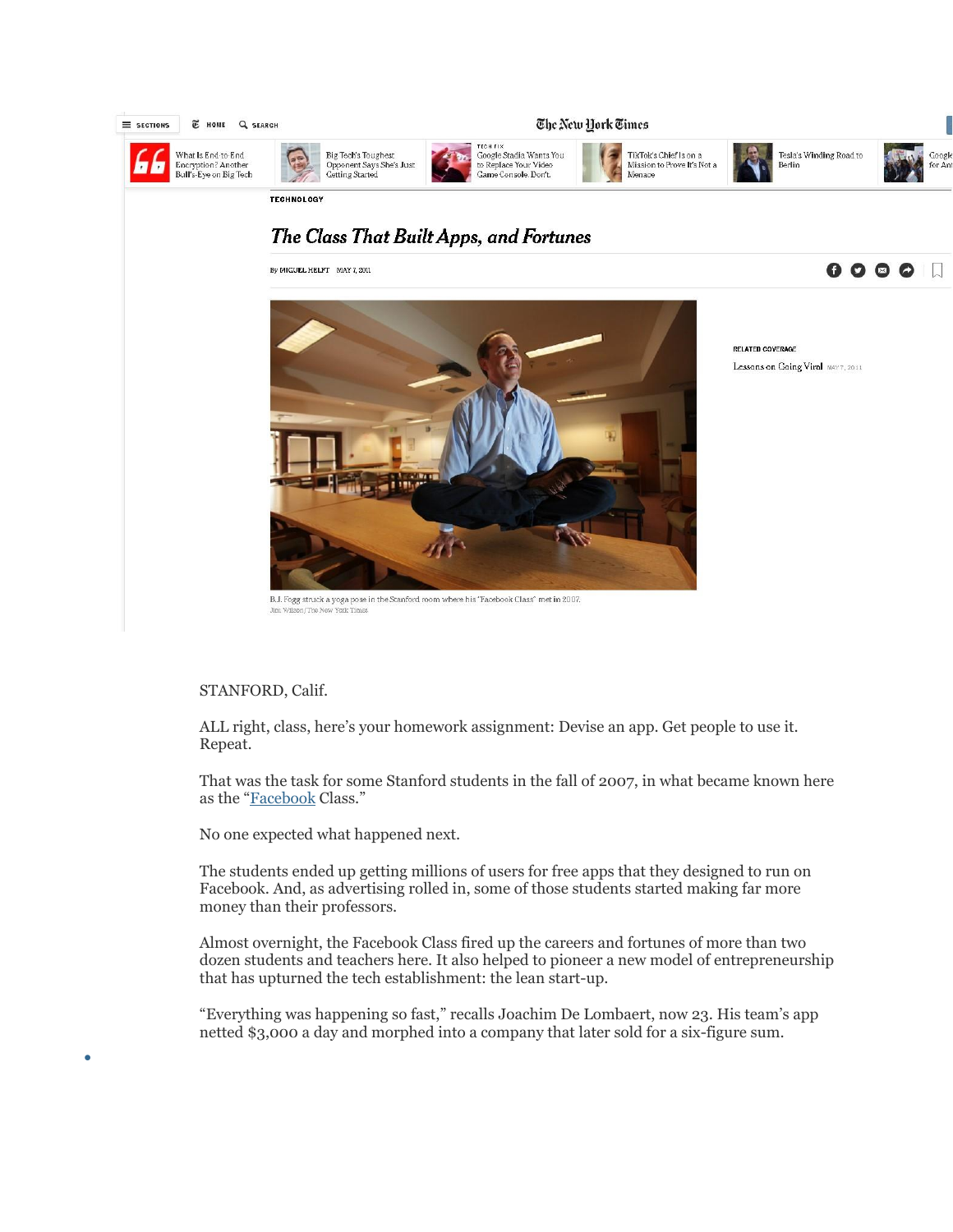"I almost didn't realize what it all meant," he says.

Neither did many of his classmates. Back then, Facebook apps were a novelty. The [iPhone](http://topics.nytimes.com/top/reference/timestopics/subjects/i/iphone/index.html?inline=nyt-classifier) had just arrived, and the first Android phone was a year off.

But by teaching students to build no-frills apps, distribute them quickly and worry about perfecting them later, the Facebook Class stumbled upon what has become standard operating procedure for a new generation of entrepreneurs and investors in Silicon Valley and beyond. For many, the long trek from idea to product to company has turned into a sprint.

Start-ups once required a lot of money, time and people. But over the past decade, free, opensource software and "cloud" services have brought costs down, while ad networks help bring in revenue quickly.

The app phenomenon has accentuated the trend and helped unleash what some call a new wave of technology innovation — and what others call a bubble.

Early on, the Facebook Class became a microcosm of Silicon Valley. Working in teams of three, the 75 students created apps that collectively had 16 million users in just 10 weeks. Many of those apps were sort of silly: Mr. De Lombaert's, for example, allowed users to send "hotness" points to Facebook friends. Yet during the term, the apps, free for users, generated roughly \$1 million in advertising revenue.

Such successes helped inspire entrepreneurs to ditch business plans and work on apps. Not all succeeded, but those that did helped to fuel the expansion of Facebook, which now has nearly 700 million users.

Venture capitalists also began rethinking their approach. Some created [investment](http://topics.nytimes.com/your-money/investments/index.html?inline=nyt-classifier) funds tailored to the new, bare-bones start-ups.

"A lot of the concepts and ideas that came out of the class influenced the structure of the fund that I am working on now," says Dave McClure, one of the class instructors and founder of 500 Startups, which invests in lean start-ups. "The class was the realization that this stuff really works."

Photo



Joachim De Lombaert, left, and Edward Baker, who took the Facebook Class, now run Friend.ly, a social network site. CreditJim Wilson/The New York Times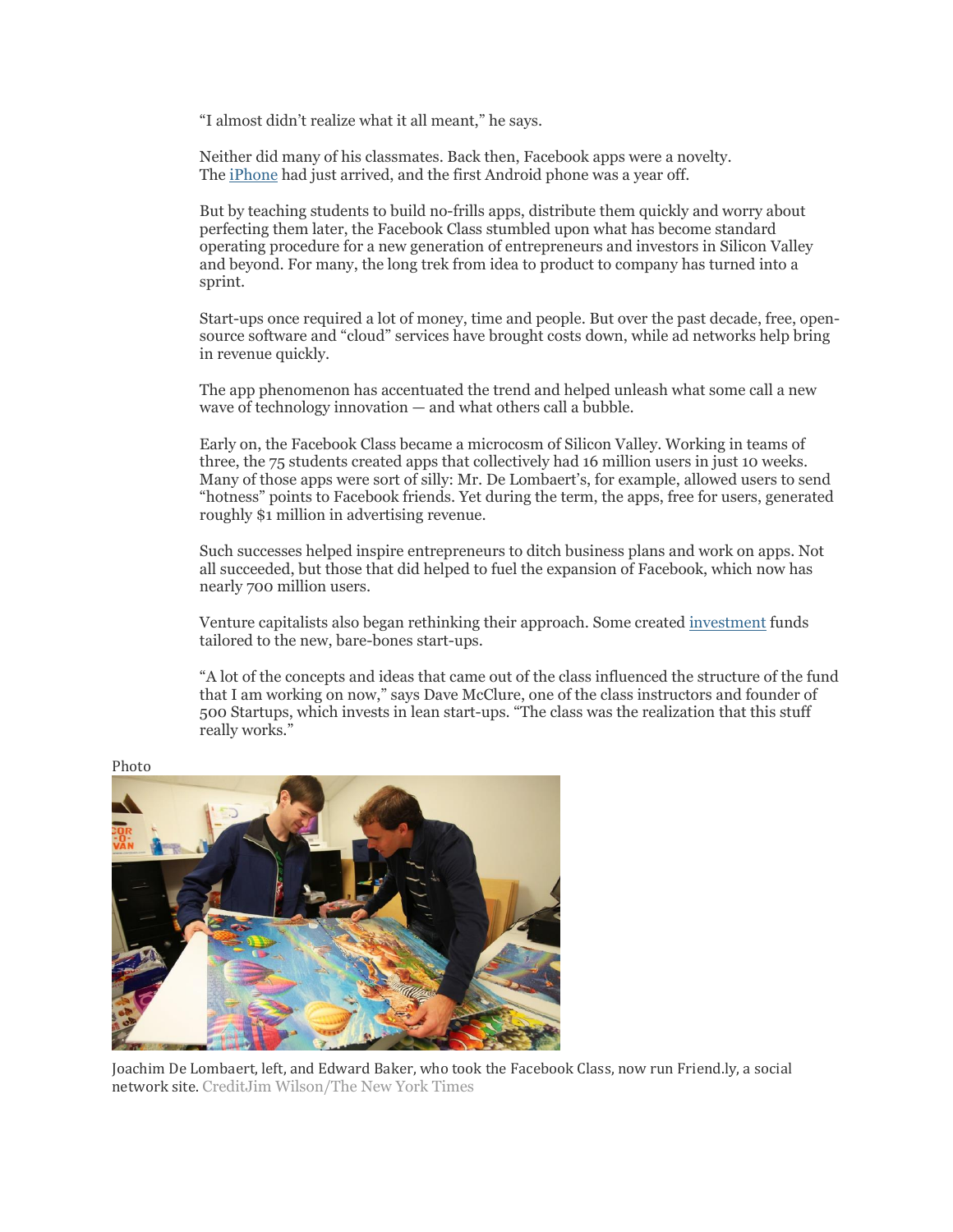Nearly four years later, many of the students have learned that building a business is a lot harder than creating an app — even an app worthy of an A+.

"Starting a company is definitely more work," says Edward Baker, who was Mr. De Lombaert's partner in the class and later in business. The two have founded [Friend.ly,](http://friend.ly/) a social networking start-up.

Still, many students were richly rewarded. Some turned their homework into companies. A few have since sold those businesses to the likes of Zynga. Others joined hot start-ups like RockYou, a gaming site that at the time was among the most successful Facebook apps.

The Facebook Class changed Mr. De Lombaert's life. His team's app, Send Hotness, brought in more users and more money faster than any other in the class. And its success attracted the attention of venture capitalists.

"The class, more than anything, set the tone for us to try to start something big," says Mr. Baker, 32, Friend.ly's C.E.O.

When the Send Hotness app began to take off, Mr. Baker encouraged Mr. De Lombaert to treat himself to a new car. Mr. De Lombaert settled for a laptop. (He also put some money aside to help to pay his Stanford tuition.) They eventually sold the app to a dating Web site.

Facebook did not actively participate in the Stanford class. But some of its engineers attended sessions, and it benefited from the success of the students' apps. "It really felt like an incubator," says David Fetterman, a Facebook engineer who helped develop the applications platform.

The startling success of some of the class's projects got Silicon Valley buzzing. The final session, held in an auditorium in December 2007, was attended by more than 500 people, including many investors.

"The Facebook platform was taking off, and there was this feeling of a gold rush," said Mike Maples Jr., an investor who attended some of the classes and ended up backing one of the start-ups.

THE Facebook Class was the brainchild of B. J. Fogg, who runs the [Persuasive Technology](http://captology.stanford.edu/)  [Lab](http://captology.stanford.edu/) at Stanford. An energetic academic and an innovation guru, he focuses on how to harness technology and human psychology to influence people's behavior.

Mr. Fogg thought that the Facebook platform would be a good way to test some of his theories. Creating a new model of entrepreneurship was far from his mind.

At first, university administrators pushed back. "Facebook was not taken so seriously in academic circles back then," Mr. Fogg recalls.

But there was no hesitation among students — from undergraduates in computer science to M.B.A. candidates — who were spending much of their lives immersed in Facebook.

Photo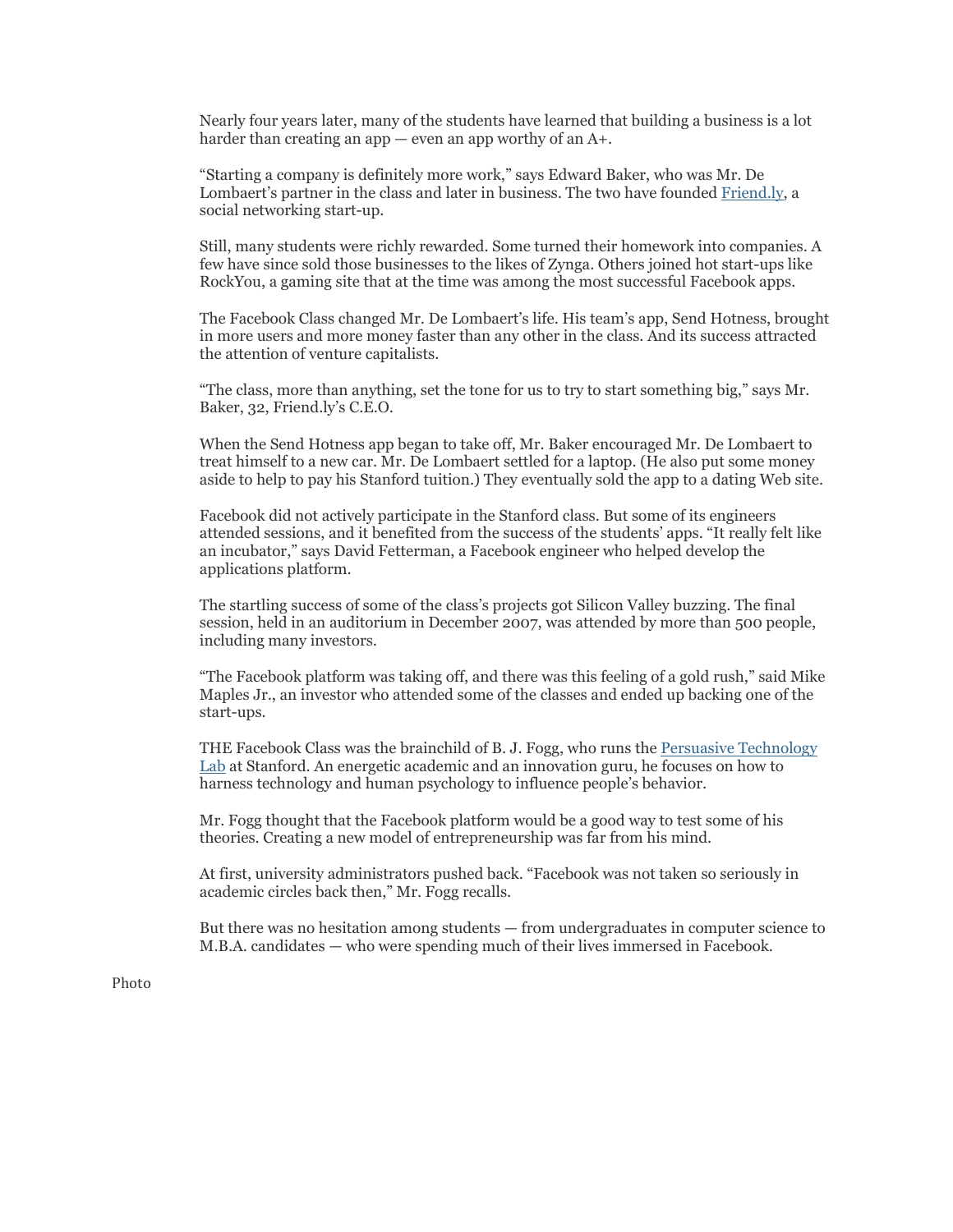

Dan Greenberg with his dog, Jackson, at the offices of Sharethrough, a company he founded after leaving Stanford. CreditJim Wilson/The New York Times

> From the start, many approached the class from a business angle. Mr. Baker, for instance, was a graduate business student but lacked technical skills, so he spent his first week interviewing engineers. "I wanted a technical co-founder," he says.

He settled on Mr. De Lombaert, and the two, along with a third student, Alex Onsager, created Send Hotness. It let users send points to friends they considered "hot" and to compare "hotness" rankings.

Soon they found themselves in a proverbial "the dog ate my homework" situation. Three days before a presentation was due, Mr. De Lombaert accidentally deleted the computer code he was tinkering with. "We kind of freaked out," he recalls.

Rebuilding the app would take too long. So, working around the clock over a weekend, they built another version, with a more rudimentary algorithm.

The stripped-down app took off. In five weeks, five million people signed up. When the team began placing ads on the app, the money poured in.

They had stumbled upon one of the themes of the class: make things simple, and perfect them later.

"The students did an amazing job of getting stuff into the market very quickly," says Michael Dearing, a consulting associate professor at the [Institute of Design](http://dschool.stanford.edu/index.php) at Stanford, who now teaches a class based on similar, rapid prototyping ideas. "It was a huge success."

DAN GREENBERG was sitting at the kitchen table one night when he and another teaching assistant decided to get into the app game. Mr. Greenberg, a graduate student who had done research for Mr. Fogg, hadn't planned to get app-happy. But the students' success whetted his appetite.

Four weeks into the quarter, he and his colleague, Rob Fan, set out to create an app that would let Facebook users send "hugs" to one another.

It took them all of five hours.

The app took off. So they moved on to apps for "kisses," "pillow fights" and other digital interactions — 70 in all.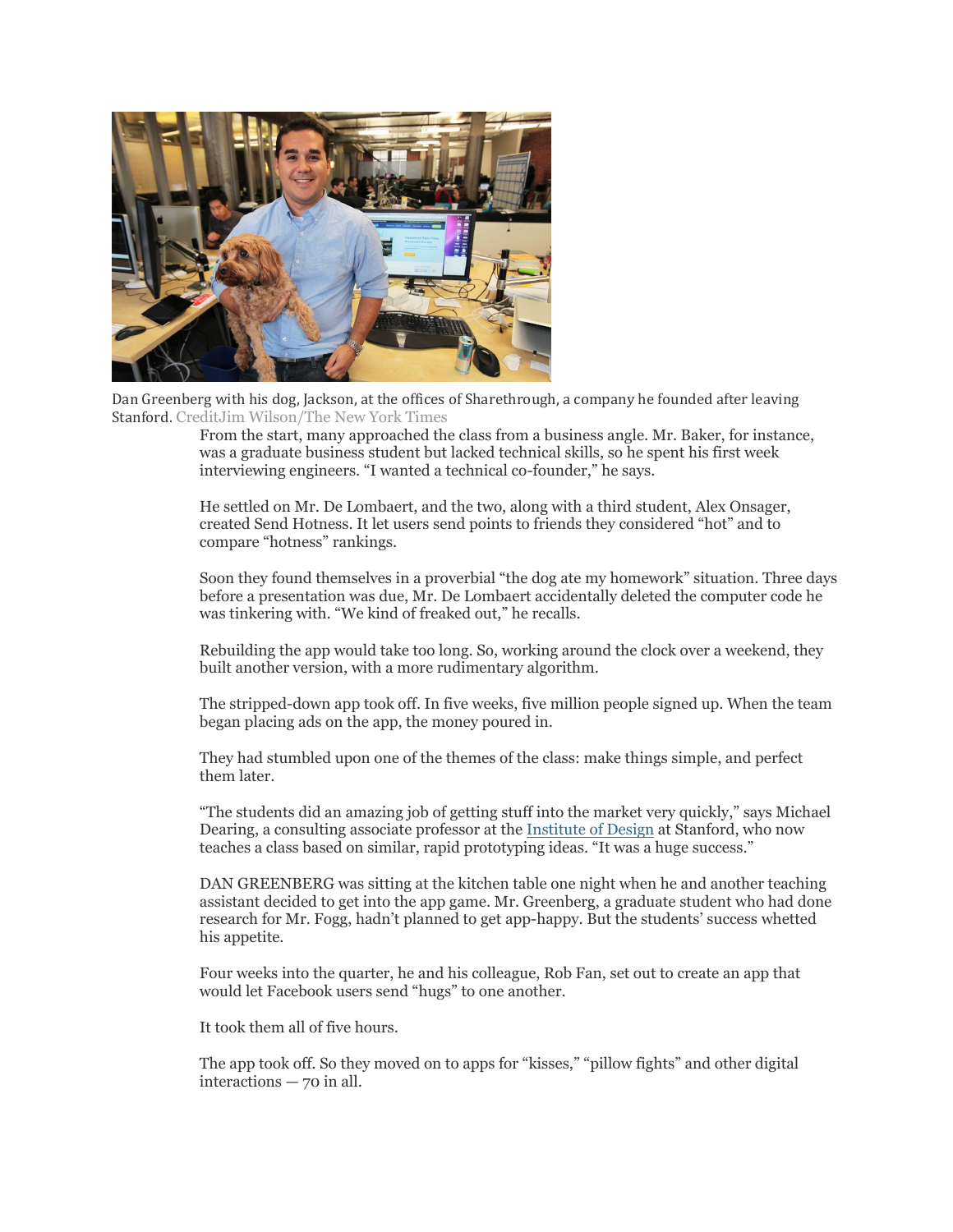Their apps caught on with millions of people and were soon bringing in nearly \$100,000 a month in ads. After the class ended, the two started a company, 750 Industries, named after the 750 Pub at Stanford where Mr. Greenberg and Mr. Fan where drinking when they decided to become business partners.

But juggling the business and schoolwork was too much for Mr. Greenberg, then 22. So he called his father.

"I said, 'Dad, it is 10 p.m., and I've got so much stuff to do,' " Mr. Greenberg recalls. " 'We're running this business, and I've got customers, and we are earning money, and we got financing and we have people to hire. But I have to write a paper tonight, and I just don't have time for it.'"

His father advised him to pull a Mark Zuckerberg and drop out. The next day, Mr. Greenberg did just that.



In January, Johnny Hwin sold his start-up, Damntheradio.com, which helps bands and musicians connect with fans. CreditJim Wilson/The New York Times

Now 25, he works out of a glass-walled corner office in San Francisco. He is C.E.O. of his company, now called Sharethrough, which uses social media to distribute videos across the Web for companies. It employs 30 people and has raised about \$6 million in [venture capital.](http://topics.nytimes.com/topics/reference/timestopics/subjects/v/venture_capital/index.html?inline=nyt-classifier) "It feels like a fairy tale when you look back on it," he says of the class.

He has upgraded his lifestyle somewhat, but still doesn't own a car. "I have a Vespa and skateboard," he says.

"LOVE CHILD." It sounds like an unlikely name for an app. But Johnny Hwin and his Stanford class team set out to build an app of that name, one that would let two users create and raise a virtual child. It never took off.

"We were overly ambitious," Mr. Hwin says.

Seeing his classmates strike gold with simpler ideas proved to be a valuable lesson. In 2009, he began working on [Damntheradio.com,](http://damntheradio.com/) a Facebook marketing tool that helped bands and musicians connect with fans online.

It opened last June and was acquired in January by FanBridge, where Mr. Hwin is now a vice president, for a few million dollars, he says.

Photo